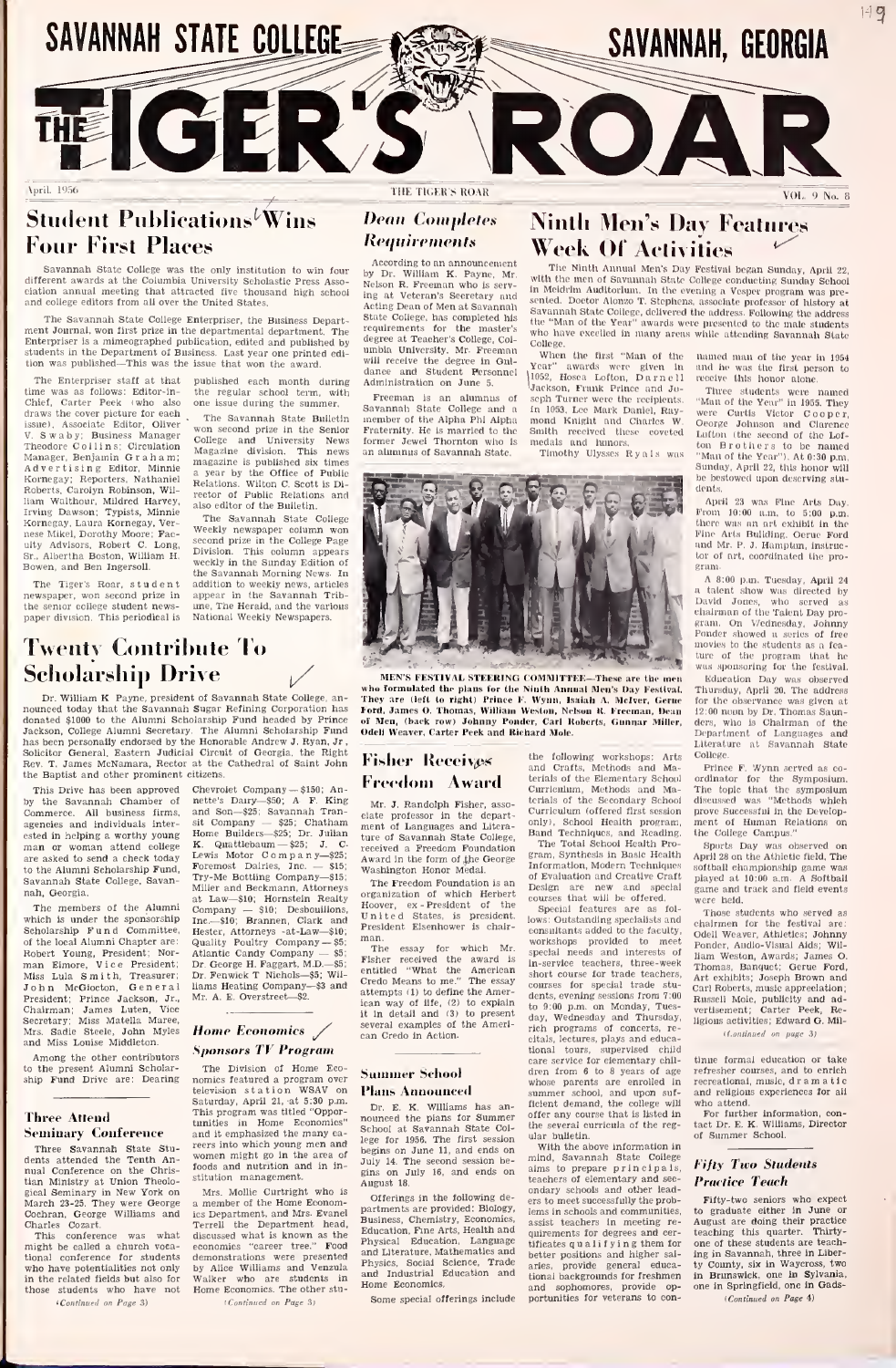### THE TIGER'S ROAR

|                                                                                                                                                                                                 | <b>EDITORIAL STAFF</b>                                                                                                                                                                                                  | Periscope                                                                                                                                                                  |
|-------------------------------------------------------------------------------------------------------------------------------------------------------------------------------------------------|-------------------------------------------------------------------------------------------------------------------------------------------------------------------------------------------------------------------------|----------------------------------------------------------------------------------------------------------------------------------------------------------------------------|
| Editor-in-Chlef<br>Associate Editor<br>Managing Editor<br>Feature Editor<br>Copy Editors<br>Cartoonist<br>Society Editor<br>Sports Editors<br>Exchange Editor<br>Fashlon Editor<br>Photo Editor | Isaiah McIver<br>Oliver Swaby<br>James O. Thomas<br>Reubin Cooper<br>Janie M. Parsons, Eugene Hurey<br>Carter Peek<br>Nettye Handy<br>Dorothy Lewis, Johnny Olibert<br>Alice Beyens<br>Julia Baker<br>Alexander Gardner | By<br>William<br>N.<br>Weston                                                                                                                                              |
| Business Manager<br>Circulation Manager<br>Advertising Manager<br>Secretaries                                                                                                                   | <b>BUSINESS STAFF</b><br>William Weston<br>William Mitchell<br>Richard R. Mole<br>Ida Lee, Josephine English                                                                                                            | Much of the trouble around<br>the world today is due to the im-<br>perialistic policies of certain na-<br>tions and the Communists who<br>are constantly stirring up trou- |

REPORTERS Gloria Moultrie, Odell Weaver, Daniel Washington, Johnny Campbell Jr., Roosevelt Williams, John L. Smith, Julius Browning, Frederick Smith, Edward Manlgo. George B. Williams Jr., Florence Bodlson. Willie Telfair.

TYPISTS<br>Louise Kurnegay, Mary L. Johnson, Louis H. Pratt, Charles Ashe, Ulysses Stanley, Samuel White, Eugene Hubbard, Peter J. Baker. Only recently new violence has

#### ADVISORS Mr. W. W. Lcrtwlch and Miss Mary Ella Clark.



The Origin of Men's Day

#### Ity Isaiah Mclver

sored its Ilrst Men's Day Festi-val in April of 1948. This project which was designed to pro-<br>mate finer manhood through mote finer manhood through constructive activities of all the types, came into being as a re-  $\,$  s types, came into peing as a re- commonly contracted such as a re-Henry A, Johnson who was ing as president of the Hill Hall endtory Council and Harrison Miller who served as chairman

Until 1950 the festivals were ponsored by the members Hill Hall Dormitory and other Interested male students. Since this event became so popular male students decided select a committee, composed of men from each Campus Organ-  $_{\rm 506}$ inen from each Campus Organ-<br>ization to arrange and prepare euly<br>programs for the event. Mem-- the<br>bers of the faculty and certain leg<br>staff members were also luvited staff members were also invited to serve on committees and participate in the athletic events, Because of the cooperation that has been given this project, all – len<br>of the participants derive great – wh

gusting to stand In and everyone

he retains an aversion to lines,

for the performing of the huge task involved. Judging however from the childish conduct and

it seems as though this elemen tal truth has never occurred to<br>them. These students hold the

ious methods by which they can

Savannah State College spon-Joy and benefits from this an-

nual affair. Since 1952. awards have been given to the "Man of the Year" for excellence of character, ef- the<br>fective leadership, and out- do

of the planning committee. It wittes that were sponsored durschool community.<br>In 1948 when the festival had 380,<br>Its beginning, there were only offer<br>four events and the program<br>lasted only two days. The ac-<br>tivities that were sponsored during this initial attempt were: a softball tournament, a track and field meet, a banquet and a vesper program. Since then this program has steadily grown and now It covers seven days<br>of varied activities. Each year an elaborate array of artistic,<br>social, educational, religious, and<br>cultural events are sponsored by the men of Savannah State Col-<br>lege.

The primary aim of the fes-The primary aim of the fes-<br>itval is to help prepare men to<br>shoulder many of the staggering<br>responsibilities and grave chal-<br>lenges of the age and culture in<br>which they live

# Line Crashing Line Crasl<br>
Johnny Campbe<br>
1t is doubtful if any normal asp<br>
person enjoys standing in lines<br>
—even pay lines. Lines are dis-

### Johnny Campbell, Jr.<br>It is doubtful if any normal aspect of

aspect of college life. If it were, esults would be most rewarding.

endeavors as much as possible to avoid them. But In many in stances they are absolutely nec-essary to perform a particular job in the most efficient and orderly manner. The intelligent of t<br>person realizes this and though pers in time he learns to bear them. Registration is an instance where lines are indispensable attitude of many students on in v<br>our campus during registration, allo The "line-crashers" contribute much to the general confusion<br>encountered at registration. at registration. Much delay in the movem the line can be directly attributed to their constantly breaking of the line by such tactics as persuading a friend to let them tect<br>in, or by pushing their way help<br>ahead of others. The end result style Is the creation of disturbance and unrest among those student is the creation of disturbance<br>and unrest among those students<br>who are standing patiently and<br>intelligently in line awaiting<br>their turn. And the relative ease In which the "line-crashers" are allowed to pursue their unfair practices has a contagious ef-fect on others. Many who would not otherwise resort to such tac-tics do so, precisely because they

them. These students hold the hold<br>hellef, which is due partly to these<br>an exaggerated sense of self- importance and partly to lazi-<br>ness, that lines are only for "line<br>others to stand in. They devote nes considerable time, energy, and effort to the devising of ingen-"crash" the lines. It is indeed regrettable that such diligence is not devoted to the academic can get away with it.No amount of pleading to the "line-crasher's" sense of Tight ness will be enough to c him to mend his ways. This type of person has no conception of fairness and shows no consider-ation for others. Obviously, what is needed is closer supervision of the registration lines by someThe

perialistic policies of certain nations who<br>un trouare constantly stirring up trou-ble everywhere.

tions and the Communists who pas<br>are constantly stirring up trouble everywhere. The British have been suffer-<br>ing one setback after another in sum of thir colonial strong-<br>gram por strong-<br>thir colonial strong-<br>resent hot Greece, where the people are crying for self-determination.

Only recently new violence has flared out because of the execu-<br>tion of two Cypriots by the Brit-<br>sh Government. Angry Greeks<br>rioted against the United States<br>and Great Britain. The crowd<br> $\frac{18}{\text{bol}^2}$ noted against the onited states<br>and Great Britain. The crowd<br>shattered windows in the building housing the United States<br>Information Agency whose func- he tion is to seek improvement of understanding among the Western Allies.<br>The United States,

The United States, morally missupporting the Greeks' fight for self-government, suggested in-<br>solf-government, suggested in-<br>formally that the British spare<br>the life of the two men who were the life of the two men who were<br>called terrorists by the British called two ment who were but all appeals were rejected.

standing contributions to the since has asked for reinforce-<br>ments to bring bis forces up to France's Resident Minister, re<br>obert Lacoste, was granted spe-Robert Lacoste, was granted speconcert Lacoste, was granted spe-<br>clal powers lost March to put - There are some students who<br>down rebellion in Algeria. He never cherish serorities or fraclal powers last March to put<br>down rebellion in Algeria. He neve<br>since has asked for reinforce- term<br>ments to bring his forces up to stan<br>380,000 troops. Due to the spring not of the Nationalistic spice ments to bring his forces up to stances those students who are  $380,000$  troops. Due to the spring and the not in love with Greek letter or-<br>offensive of the Nationalist ganization and the Greeks are<br>rebel. Lacoste has pl

(Continued as Done 2)



NUMBER PLEASE — Lenora<br>Mavo, one of the attractive one of the attractive switchboard operators at Savan nah State is set to give the caller his nun

one with authority. Perhaps the humillation of being publicly<br>ejected from the line and placed <sub>f</sub> at the end where he rightfully<br>belongs would be sufficient **Mus** treatment to eliminate the It's<br>"crashing" of lines. At any rate, was some measure is needed to pro-<br>tect those students who watch<br>helplessly, while some self-<br>styled V.I.P. "crashes" the line<br>and finishes his registration first.

#### A Season for Decisions Isaiah Mclver

During the spring quarter at  $T_0$  some the spring space and at thou-Savannah State and at thou-<br>sands of other institutions of  $A_{\mathcal{R}}$ higher learning throughout the <sub>Or</sub><br>United States, the beginning <sub>na</sub> students who are commonly re students who are commonly re-<br>ferred to as freshmen are grant- $\frac{1}{2}$ <br>ed the opportunity for the first  $\frac{1}{2}$ <br>time during their college ca- $\frac{1}{2}$ <br>reers to make cholces and dereers to make choices and de-cisions that will affect them from one year to a lifetime. There will after the choices and de-<br>There will after them from  $M_{\rm D}$ <br>one year to a lifetime.<br>There will be those students<br>who will be trying to decide what

who will be trying to decide what<br>sorority or fraternity to join.

However there will be those stu-<br>donts who will fall to see the dents who will fail to see the good features of Greek Letter Organizations. Those students who are not thinking of the vaorganizations will be thinking more strongly on how the candidates qualify who are<br>trying to secure such positions trying to secure such positions as student council president or

**Much of** the trouble around dividuals to positions that last  $P$ one world today is due to the im- only one year. Greek letter or- quindistle policies of certain ran- ganizations are going to be a all-<br>striallatte policies campus queen. Those students who are in the process of trying to decide what<br>organization to join have a more<br>serious problem than those who<br>are trying to select the best in-<br>dividuals to positions that last<br>measure panizations are going to be a<br>part of those students who join for a life time and when they make their decisions these choices should be free of per suasion from any particular  $_{\rm 30m}$ <br>group since they will have to  $_{\rm 50m}$ <br>live forever with the group that  $_{\rm 5ta}$ 

is chosen.<br>The average student should she be in a position to make his own for for the decisions. A person with average  $\frac{1}{\sqrt{2}}$ intelligence should consider it <sub>di</sub><br>an insult for someone to tell <sub>h</sub> him what group or organization Is best for him. The person who tells an individual that he should join a particular group ismerely telling the person that sch<br>he is incapable of thinking. cul<br>Since all college students should leg be able to think and make de-<br>cisions it is a sign that we are cisions, it is a sign that we are misplaced when we allow peo-ple to persuade us to think or

act in a certain manner.<br>The path to Greekdom is tir-<br>ing, rugged, and in many cases, seems discouraging. To suc-<br>cessfully travel the path and Bri reach the destination one has ally cherish the goal.

There are some students who never cherish sororities or Ira-<br>ternities. However, in many instances those students who are contribution in love with Greek letter or- ganization and the Greeks are cerall concerned about who will be the campus queen or the leader of the student government.

The person who isselected queen and the individual who is elected to represent the stu-<br>dent government are going to be our choices of the most capable people eligible for these po-

sitions.  $\begin{array}{|l|} \hline \text{Since these people after they }\end{array} \begin{array}{|l|} \hline \end{array}$ are elected are going to be our<br>leaders for the coming year, we<br>should select those candidates<br>for these top roles who impress<br>us as individuals who will rep-<br>resent us best and work for the best interest of the students on these soprotos who may<br>resent us best students who will represent us best students and work for the<br>best interest of the students<br>and the school.<br>In making decisions the fresh-men are not the only students<br>who are eligi

and the school. In making decisions the fresh make certain choices. sophomores, trade students, j iors and seniors are responsible for selecting students to repre-<br>sent us who can serve well in<br>the positions that they will be selected to fill.

### Creative Tribute Music

- It's some intangible thing, With melodious magic that fills
- the air<br>To many  $\frac{1}{10}$  many it thrills the inward
- soul Renews the spirit of those in despair. Lil<br>To the throubled mind it's so
- serene<br>To the rejoicing heart it's glad  $\begin{array}{c} \n\text{Un} \\ \n\end{array}$
- It appeals to the emotions of every heart To some though, the appeal is
- only sad A song, a dream, or a prayer
- Or other ways too enormous to name Through the ways of expres-
- sions, it changes not The intrinsic appeal still re-
- mains.<br>To some some people it's Handel. Mozart, Chopin
	-

### Commencement June 4

### Gwendolyn (BB) Keith By Isaiah A. Mclver

When the Tigerettes defeated<br>Albany State College 38-34 in Albany State College 38-34 in<br>the final game of the S.E.A.C. Tourney at Savannah State, one the best basketball players<br>at the Savannah State Tigerthat the Savannah State ettes have ever produced was<br>performing for the last time<br>on the Savannah State College court.

Gwendolyn 'BBj Keith who is doing her student teaching at Powell Laboratory School this quarter has been named to the all-conference team for four conan-conterence team for four con-<br>secutive years and she has been named the most valuable girl<br>player in the S.E.A.C. conference twice (1955 and 1956).

Miss Keith isa native of Jacksonville, Florida. She attended **Stanton High School of the same** city. While attending Stanton, she played varsity basketball for two years, softball for three years, marched with the school drill team, was a member of the honor society, and in 1952 she graduated from high school with honors.

Upon graduating from high school Miss Keith began matriculating at Savannah State College. She is scheduled to graduate in June of this year with a B. S. degree in Elementary a B. S. degree in Elementary<br>Education and Physical Education.

Aside from playing basketball<br>for four years, Miss Keith has<br>served as Basileus of Rho Beta Chapter of the Zeta<br>Phi Beta Sorority, a member of the Collegiate Counsellors, sec retary of the Education Dep ment, and chairman of the Tennis Clinic at Savannah State.

Gwendolyn says that she is a lover of all sports except soccer. Upon successfully complet-ing her course of study at Sa- vannah State, she plans to teach or coach high school basketball



### AWARDS DAY THURSDAY MAY 24

Or Liberace of our time To others it's a gift of God to men

Sacred, and utterly sublime. One feels the thing but he knows not what

- To others he cannot tell
- Like a huge tide it engulfs one up
- Unconsciously, you are under its spell.
- Through music many hearts have learned to love
- Many hands have learned to play
- Many tongues have learned to praise Him above In this special way.
- Say it's the speech of angels as Carlyle said
- Or "medicine of the breaking heart" said Hunt
- Or just simply say "an art"
- For one describes it according to his needs.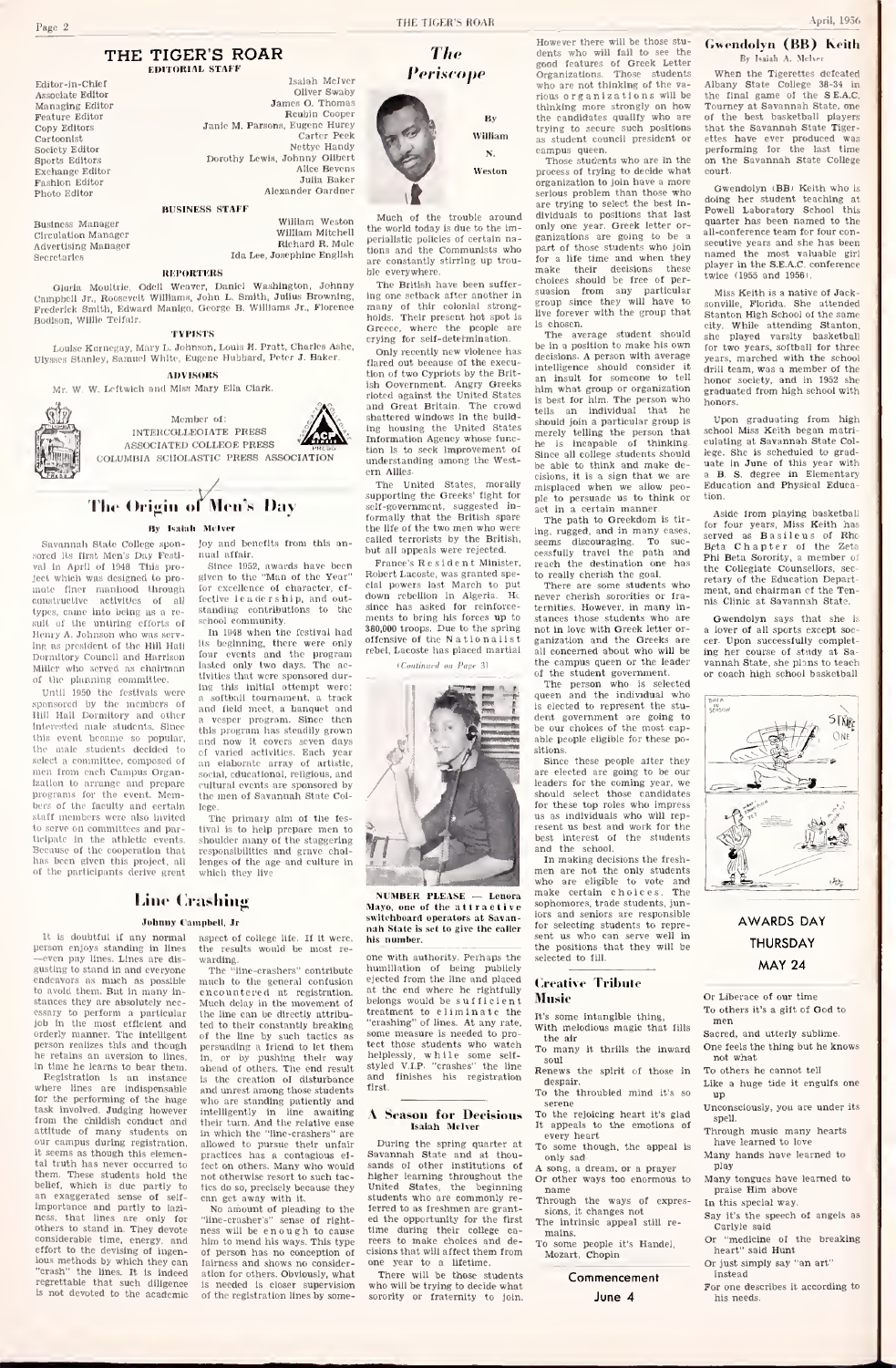

CARVING DESIGNS ON LEATHER—This young lady was one of the hundreds of high school students who participated in the Sixth Annual Georgia Youth Industrial Education Association Trade Conference that was held at Savannah State College March 29-30. Baccalaureate Sermon Sunday June 3 Seminary Conference (Continued from Page 1) made up their minds as to their<br>vocational choices. These stuvocational choices. These stu-<br>Ints who attended the conferG.V.LA. Selects Officers

Savannah State College sponsored the Sixth Georgia Youth Industrial Education Association Trades Contest and Conference on March 29. Approximately 200 gan State College in Baltimore.<br>boys and girls and 50 instructors Representing Savannah State boys and girls and 50 instructors and advisors from schools throughout the state of Georgia<br>participated. Dr. Alonzo T. Steparticipated. Dr. Alonzo T. Ste- <sup>mil.</sup><br>phens spoke to the group, using <sup>E.</sup> as his subject, "Opportunities At the convention, Mr. John Unlimited."

For the first time the confer ence presented an oratorical contest. The contestants and schools participating were: Jeraldine Miggs. Dasher High. Valdosta; Essie Crosby, Risley High, Brunswick; and Richard Frazier, Monroe High, Albany. Richard Frazier won first prize.

dents who attended the confer-<br>made up their minds as to their Sohn, l<br>vocalional choices. These stu-<br>dents who attended the confer-<br>line who attended the confer-<br>Diplogical Seminary by Doctor Crawf<br>Thomas E. Brooks who is were elected as follows: president, Arthur G. Gardner, Moni-<br>tor High School; vice president, all Harry Lindsay, Spencer High to School: secretary. Eleanor Mi-nor, Spencer High School; assis tant secretary, Selenia Robinson, B a<sup>1</sup> <sup>1</sup> a <sup>r</sup>d-H u d <sup>s</sup>o n High School, Macon; treasurer, Pauline Jordan, Lucy Laney High School; state editor, Roosevelt Crawford, Monitor High School.

> <u>All</u> the pleasure comes thru...

> > **THE TASTE**

#### Alpha Kappa Kappa Mu Honor alds Annual Convention By Alice Sevens

The Alpha Kappa Mu Chapter of Alpha Kappa Mu Honor So-ciety held its 18th annual con-vention on March 29-31 at Mor-gan State College in Baltimore

Representing Savannah State<br>College were Mr. and Mrs. E. A. Angles Kefauver, one of the College were Mr. and Mrs. E. A.<br>Bertrand, Mrs. Marlene McCall, Mr.<br>Mr. Henry Johnson, and Dr. Mr. E. K. Williams

officers for the coming year. He problems must live among year of the second to the moon of the propic and present their At the convention, Mr. John-<br>son participated on a panel mac<br>which had as its theme, "The bert<br>Role of the Scholar in Im-<br>proving Human Relations." Mr. exac Johnson stated, "It is a fact vo<br>that in our country we tend to sta class ourselves according to<br>socio-economic status and na-<br>tionality. Therefore, it is a role  $_{\rm no}$ of the scholar to search out som of the scholar to senren out some<br>of the basic causes underlying<br>the reasons for these actions and the reasons for these actions and<br>present them to the general pub-<br>lic. Scholars must live among<br>the people and present their<br>ideas to the people, must read putched<br>and the people, must read dark all information with must read unted leader. As a result<br>all information with regard to dark-horses are sta human relations and pass it on the general public.

> Dr. E. K. Williams was re-  $_{\rm the}$  elected to the National Executive Committee in Baltimore.

The next convention will be the regional of which Mr. John-son is president. It will be held at Benedict College in Columbia, S. C, on April 28. Periscope<br>timed tom now 2)

(Continued from page 2)<br>law on the eastern third of Algeria.

These uprisings are Indicative of the desire of men to be free and the desire to govern then and the trestic to govern them-<br>selves. Even now many of the states of Asia are tension spots.

Estes Kefauver, one of the Dom-<br>leading contenders for the Dem-Fra<br>ocratic nomination, suffered a ter<br>major setback in the New Jersey h primary. Unopposed, he expect- ed to have defeated the state machine headed by Governor Ro-bert E. Meyner for the 36 dele gates votes. For his work he won – Mein<br>exactly one-half of one delegate<br>vote with 35% going to Meyner's state who favors Stevenson.

Even though assured the 74 (Continued from Page 1)<br>htes of Pennsylvania by Gover, dents who participated were: votes of Pennsylvania by Governor George Leader and Pitts- burgh's Mayor David Lawrence, Stevenson is still highly skeptic

It appears that there is it appears that there is no<br>Democral emerging as an undis-<br>puted leader. As a result many ower<br>dark-horses a re s l am p I n g vision<br>around in their stables.

The Republicans seem to be assured of "Ike and Dick" ne their nominees

As writer of this column, the<br>thne has come for me to say time has come for me to say Auf Wledersche, This has been a most enjoyable and profitable experience. As a predecessor desired so - does this writer desire<br>that this column be perpetuated. Men's Festival<br>(Continued from Page 1)

(Continued from Page 1)<br>ler, the Social; and David Jones, talent. The faculty members who serv-

The faculty members who serv-<br>ed on the steering committee<br>are: Wilton C. Scott, E. K. Wil-<br>Ilams, C. A. Braithwaite, Phillip<br>J. Hampton, w. H. Bowens,<br>Coaches Wright, Pearley and<br>Frazier, E. A. Bertrand. and Walter W. Leitwich.

Mr. Nelson R. Freeman. Dean of men at Savannah State College is the coordinator for the<br>festival. Prince F. Wynn is the festival. Prince F. Wynn is the general chairman and Islah A. McIver is general secretary.

#### Home Economic [Continued from Page 1)

dents who participated were:<br>Angeline Mendows, Joseph Bain,<br>Angeline Mendows, Joseph Bain,<br>William Weston, Technical assistance with the script and di-<br>restion were provided by Mrs.<br>Luctua Upshur and Mrs. Louise<br>Owens who rection were provided by Mrs.<br>Luctta Unshur and Mrs. Louise

ond in a series of television<br>shows that are to be presented,<br>one every six weeks.

## BEGINS SUNDAY MAY 13

# ton on their return from the conference.

graduate of the seminary. While attending the confer-<br>ence the students visited the<br>United Nations building and many other places of interest. They stopped over in Washing-



We have the famous Tony Martin "AFTER SIX" Tuxedo or White Dinner Jacket and Tux Trousers—complete with shirt, tie. Cummerbund, studs, and cufflinks.

All garments fitted perfectly to your measurements. (Give us at least a week before the affair please).

> Complete Rental Price \$8.50

Heyman and Son 311 Broughton St., West Phone ADams 2-5503



provinci or The American Tobacco-Company AMERICA'S LEADING MANUFACTURER OF CIGARETTES CA. T.



**AODERN SIZE** 

vision. Tills presentation was the sec-

CHARM WEEK